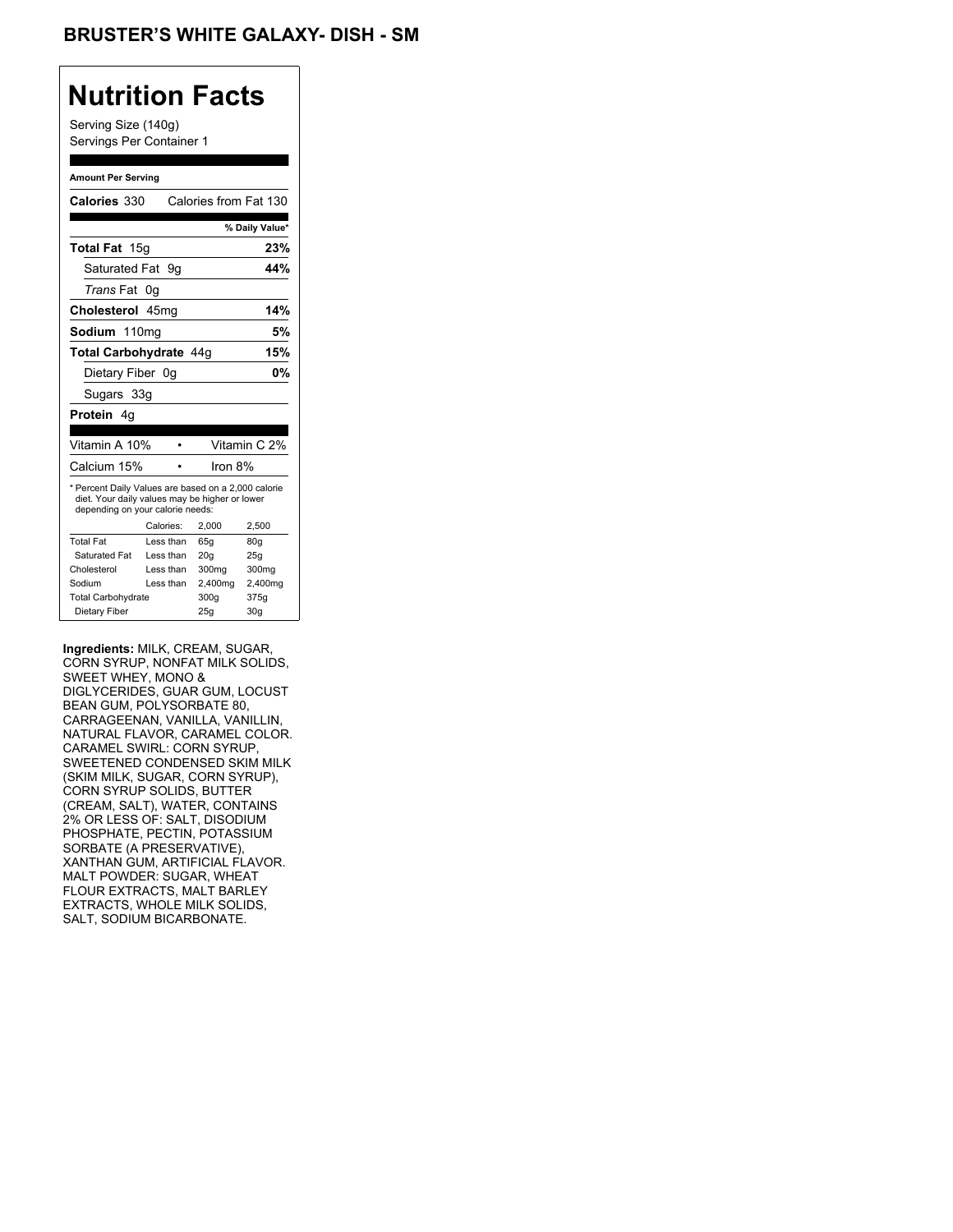Serving Size (210g) Servings Per Container 1

#### **Amount Per Serving**

| Calories 490                                                                                                                              |                  |           | Calories from Fat 200 |                 |
|-------------------------------------------------------------------------------------------------------------------------------------------|------------------|-----------|-----------------------|-----------------|
|                                                                                                                                           |                  |           |                       |                 |
|                                                                                                                                           |                  |           |                       | % Daily Value*  |
| <b>Total Fat</b> 22q                                                                                                                      |                  |           |                       | 34%             |
| Saturated Fat 13g                                                                                                                         |                  |           |                       | 65%             |
| <i>Trans</i> Fat                                                                                                                          | 0g               |           |                       |                 |
| Cholesterol                                                                                                                               | 65 <sub>mq</sub> |           |                       | 22%             |
| Sodium 160mg                                                                                                                              |                  |           |                       | 7%              |
| Total Carbohydrate 67g                                                                                                                    |                  |           |                       | 22%             |
| Dietary Fiber 0g                                                                                                                          |                  |           |                       | 0%              |
| Sugars 50g                                                                                                                                |                  |           |                       |                 |
| Protein<br>6q                                                                                                                             |                  |           |                       |                 |
|                                                                                                                                           |                  |           |                       |                 |
| Vitamin A 15%                                                                                                                             |                  |           |                       | Vitamin C 4%    |
| Calcium 20%                                                                                                                               |                  |           | Iron 10%              |                 |
| * Percent Daily Values are based on a 2,000 calorie<br>diet. Your daily values may be higher or lower<br>depending on your calorie needs: |                  |           |                       |                 |
|                                                                                                                                           |                  | Calories: | 2,000                 | 2,500           |
| <b>Total Fat</b>                                                                                                                          |                  | Less than | 65q                   | 80q             |
| Saturated Fat                                                                                                                             |                  | Less than | 20q                   | 25q             |
| Cholesterol                                                                                                                               |                  | Less than | 300mg                 | 300mg           |
| Sodium                                                                                                                                    |                  | Less than | 2,400mg               | 2,400mg         |
| <b>Total Carbohydrate</b>                                                                                                                 |                  |           | 300g                  | 375g            |
| Dietary Fiber                                                                                                                             |                  |           | 25q                   | 30 <sub>g</sub> |

**Ingredients:** MILK, CREAM, SUGAR, CORN SYRUP, NONFAT MILK SOLIDS, SWEET WHEY, MONO & DIGLYCERIDES, GUAR GUM, LOCUST BEAN GUM, POLYSORBATE 80, CARRAGEENAN, VANILLA, VANILLIN, NATURAL FLAVOR, CARAMEL COLOR. CARAMEL SWIRL: CORN SYRUP, SWEETENED CONDENSED SKIM MILK (SKIM MILK, SUGAR, CORN SYRUP), CORN SYRUP SOLIDS, BUTTER (CREAM, SALT), WATER, CONTAINS 2% OR LESS OF: SALT, DISODIUM PHOSPHATE, PECTIN, POTASSIUM SORBATE (A PRESERVATIVE), XANTHAN GUM, ARTIFICIAL FLAVOR. MALT POWDER: SUGAR, WHEAT FLOUR EXTRACTS, MALT BARLEY EXTRACTS, WHOLE MILK SOLIDS, SALT, SODIUM BICARBONATE.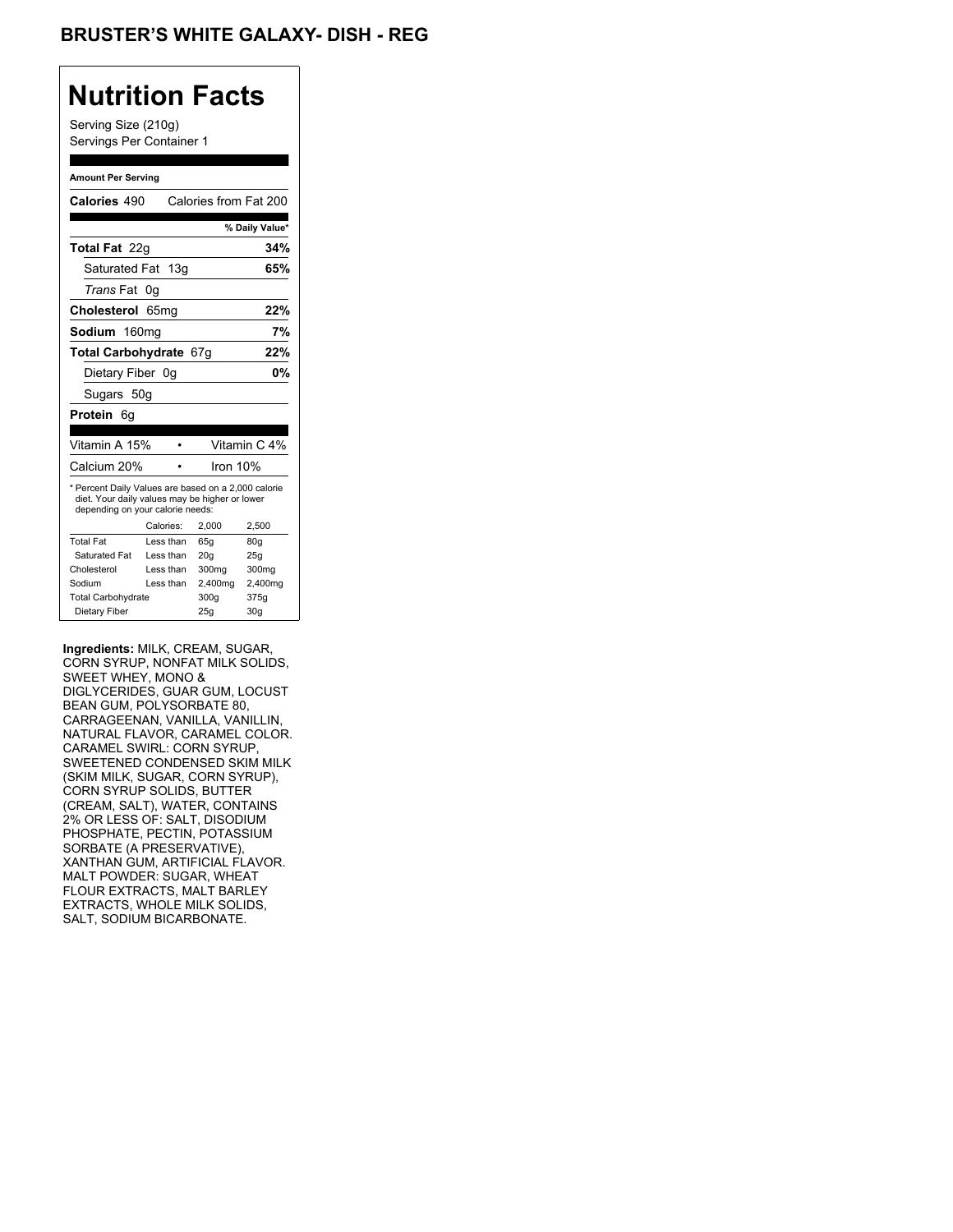Serving Size (280g) Servings Per Container 1

#### **Amount Per Serving**

| Calories 660                                                                                                                              |           |           | Calories from Fat 270 |                 |
|-------------------------------------------------------------------------------------------------------------------------------------------|-----------|-----------|-----------------------|-----------------|
|                                                                                                                                           |           |           |                       | % Daily Value*  |
| Total Fat 30q                                                                                                                             |           |           |                       | 46%             |
| Saturated Fat 17g                                                                                                                         |           |           |                       | 87%             |
| <i>Trans</i> Fat                                                                                                                          | 0q        |           |                       |                 |
| Cholesterol 85mg                                                                                                                          |           |           |                       | 29%             |
| Sodium 220mg                                                                                                                              |           |           |                       | 9%              |
| Total Carbohydrate 89g                                                                                                                    |           |           |                       | 30%             |
| Dietary Fiber 0q                                                                                                                          |           |           |                       | 0%              |
| Sugars 66g                                                                                                                                |           |           |                       |                 |
| Protein<br>8q                                                                                                                             |           |           |                       |                 |
|                                                                                                                                           |           |           |                       |                 |
| Vitamin A 20%                                                                                                                             |           |           |                       | Vitamin C 6%    |
| Calcium 25%                                                                                                                               |           |           | Iron 15%              |                 |
| * Percent Daily Values are based on a 2,000 calorie<br>diet. Your daily values may be higher or lower<br>depending on your calorie needs: |           |           |                       |                 |
|                                                                                                                                           | Calories: |           | 2.000                 | 2,500           |
| <b>Total Fat</b>                                                                                                                          |           | Less than | 65q                   | 80q             |
| Saturated Fat                                                                                                                             |           | Less than | 20q                   | 25q             |
| Cholesterol                                                                                                                               |           | Less than | 300mg                 | 300mg           |
| Sodium                                                                                                                                    |           | Less than | 2,400mg               | 2,400mg         |
| <b>Total Carbohydrate</b>                                                                                                                 |           |           | 300g                  | 375g            |
| Dietary Fiber                                                                                                                             |           |           | 25q                   | 30 <sub>q</sub> |

**Ingredients:** MILK, CREAM, SUGAR, CORN SYRUP, NONFAT MILK SOLIDS, SWEET WHEY, MONO & DIGLYCERIDES, GUAR GUM, LOCUST BEAN GUM, POLYSORBATE 80, CARRAGEENAN, VANILLA, VANILLIN, NATURAL FLAVOR, CARAMEL COLOR. CARAMEL SWIRL: CORN SYRUP, SWEETENED CONDENSED SKIM MILK (SKIM MILK, SUGAR, CORN SYRUP), CORN SYRUP SOLIDS, BUTTER (CREAM, SALT), WATER, CONTAINS 2% OR LESS OF: SALT, DISODIUM PHOSPHATE, PECTIN, POTASSIUM SORBATE (A PRESERVATIVE), XANTHAN GUM, ARTIFICIAL FLAVOR. MALT POWDER: SUGAR, WHEAT FLOUR EXTRACTS, MALT BARLEY EXTRACTS, WHOLE MILK SOLIDS, SALT, SODIUM BICARBONATE.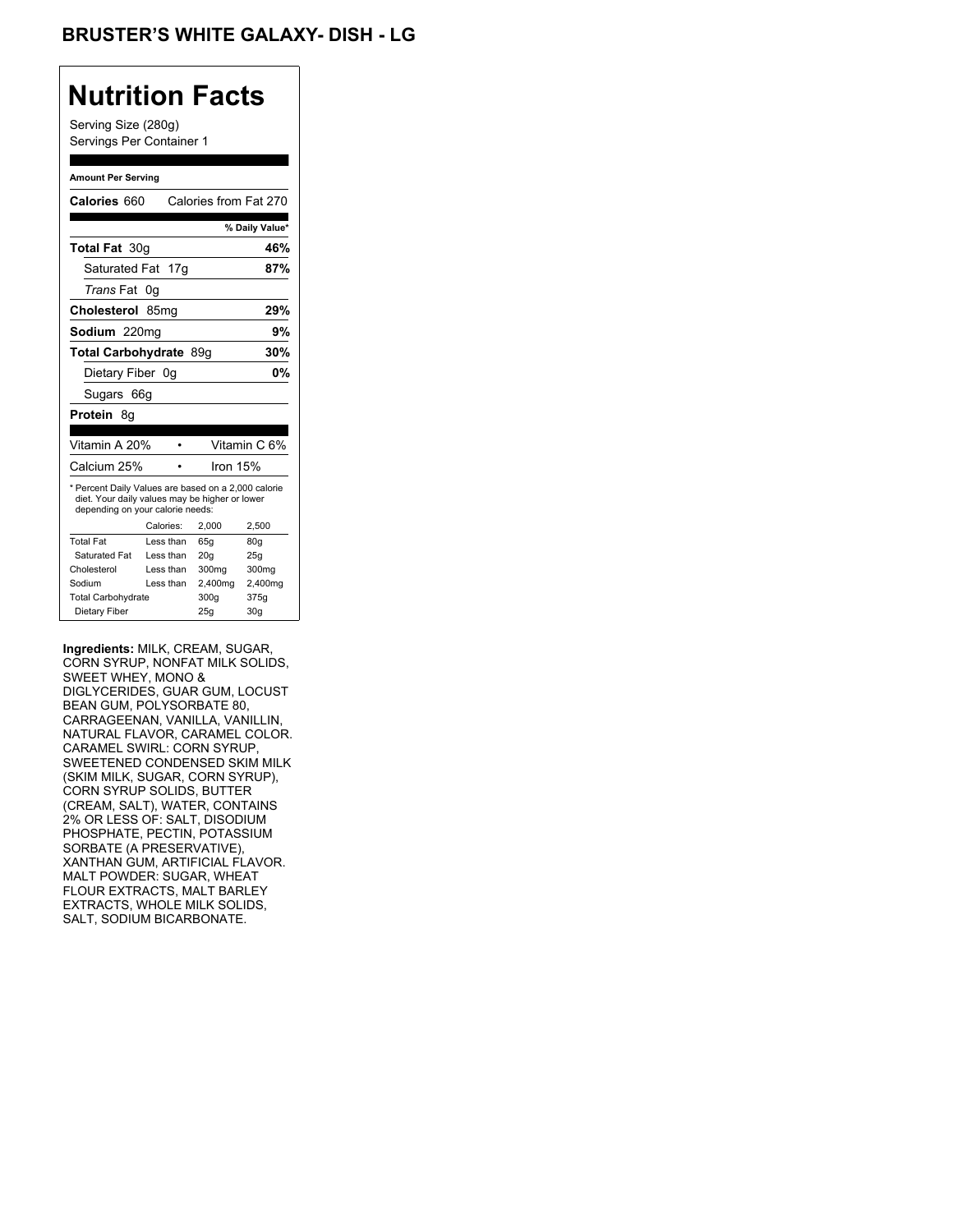## BRUSTER'S WHITE GALAXY- SUGAR CONE - SM

## **Nutrition Facts**

Serving Size (153g) Servings Per Container 1

#### **Amount Per Serving**

| Calories 380           | Calories from Fat 140                               |
|------------------------|-----------------------------------------------------|
|                        | % Daily Value*                                      |
| <b>Total Fat</b> 15g   | 23%                                                 |
| Saturated Fat 9q       | 44%                                                 |
| <i>Trans</i> Fat 0q    |                                                     |
| Cholesterol 45mg       | 14%                                                 |
| Sodium 130mg           | 5%                                                  |
| Total Carbohydrate 56g | 19%                                                 |
| Dietary Fiber 0g       | 0%                                                  |
| Sugars 36g             |                                                     |
| <b>Protein</b> 5q      |                                                     |
| Vitamin A 10%          | Vitamin C 2%                                        |
| Calcium 15%            | Iron $10\%$                                         |
| diet.                  | * Percent Daily Values are based on a 2,000 calorie |

**Ingredients:** MILK, CREAM, SUGAR, CORN SYRUP, NONFAT MILK SOLIDS, SWEET WHEY, MONO & DIGLYCERIDES, GUAR GUM, LOCUST BEAN GUM, POLYSORBATE 80, CARRAGEENAN, VANILLA, VANILLIN, NATURAL FLAVOR, CARAMEL COLOR. CARAMEL SWIRL: CORN SYRUP, SWEETENED CONDENSED SKIM MILK (SKIM MILK, SUGAR, CORN SYRUP), CORN SYRUP SOLIDS, BUTTER (CREAM, SALT), WATER, CONTAINS 2% OR LESS OF: SALT, DISODIUM PHOSPHATE, PECTIN, POTASSIUM SORBATE (A PRESERVATIVE), XANTHAN GUM, ARTIFICIAL FLAVOR. MALT POWDER: SUGAR, WHEAT FLOUR EXTRACTS, MALT BARLEY EXTRACTS, WHOLE MILK SOLIDS, SALT, SODIUM BICARBONATE. SUGAR CONE: ENRICHED WHEAT FLOUR (ENRICHED WITH NIACIN, REDUCED IRON, THIAMIN MONONITRATE, RIBOFLAVIN, FOLIC ACID), TAPIOCA FLOUR, SUGAR, VEGETABLE SHORTENING (SOYBEAN AND/OR CANOLA OIL, MODIFIED PALM OIL, SOY LECITHIN, AND/OR PARTIALLY HYDROGENATED SOYBEAN OIL), OAT FIBER AND/OR VEGETABLE FIBER, SALT, CARAMEL COLOR, ARTIFICIAL FLAVOR, SOY LECITHIN.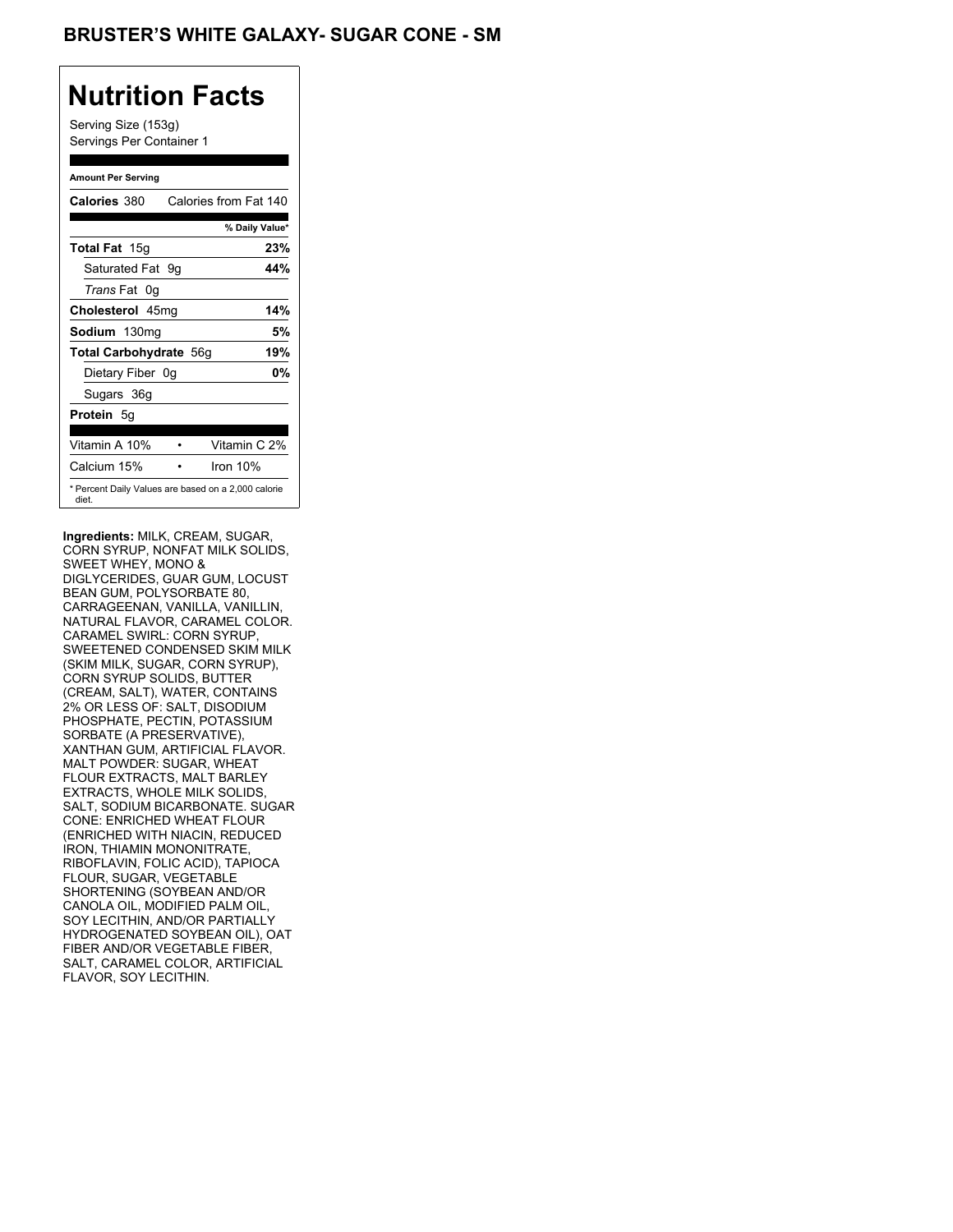## **BRUSTER'S WHITE GALAXY- SUGAR CONE - REG**

# **Nutrition Facts**

Serving Size (223g) Servings Per Container 1

#### **Amount Per Serving**

| Calories 540                                                 |            | Calories from Fat 200 |
|--------------------------------------------------------------|------------|-----------------------|
|                                                              |            | % Daily Value*        |
| <b>Total Fat</b> 23g                                         |            | 35%                   |
| Saturated Fat 13g                                            |            | 65%                   |
| <i>Trans</i> Fat 0q                                          |            |                       |
| Cholesterol 65mg                                             |            | 22%                   |
| Sodium 180mg                                                 |            | 8%                    |
| Total Carbohydrate 79g                                       |            | 26%                   |
| Dietary Fiber 0g                                             |            | 0%                    |
| Sugars 53g                                                   |            |                       |
| <b>Protein</b> 7q                                            |            |                       |
| Vitamin A 15%                                                |            | Vitamin C 4%          |
| Calcium 20%                                                  | Iron $15%$ |                       |
| * Percent Daily Values are based on a 2,000 calorie<br>diet. |            |                       |

**Ingredients:** MILK, CREAM, SUGAR, CORN SYRUP, NONFAT MILK SOLIDS, SWEET WHEY, MONO & DIGLYCERIDES, GUAR GUM, LOCUST BEAN GUM, POLYSORBATE 80, CARRAGEENAN, VANILLA, VANILLIN, NATURAL FLAVOR, CARAMEL COLOR. CARAMEL SWIRL: CORN SYRUP, SWEETENED CONDENSED SKIM MILK (SKIM MILK, SUGAR, CORN SYRUP), CORN SYRUP SOLIDS, BUTTER (CREAM, SALT), WATER, CONTAINS 2% OR LESS OF: SALT, DISODIUM PHOSPHATE, PECTIN, POTASSIUM SORBATE (A PRESERVATIVE), XANTHAN GUM, ARTIFICIAL FLAVOR. MALT POWDER: SUGAR, WHEAT FLOUR EXTRACTS, MALT BARLEY EXTRACTS, WHOLE MILK SOLIDS, SALT, SODIUM BICARBONATE. SUGAR CONE: ENRICHED WHEAT FLOUR (ENRICHED WITH NIACIN, REDUCED IRON, THIAMIN MONONITRATE, RIBOFLAVIN, FOLIC ACID), TAPIOCA FLOUR, SUGAR, VEGETABLE SHORTENING (SOYBEAN AND/OR CANOLA OIL, MODIFIED PALM OIL, SOY LECITHIN, AND/OR PARTIALLY HYDROGENATED SOYBEAN OIL), OAT FIBER AND/OR VEGETABLE FIBER, SALT, CARAMEL COLOR, ARTIFICIAL FLAVOR, SOY LECITHIN.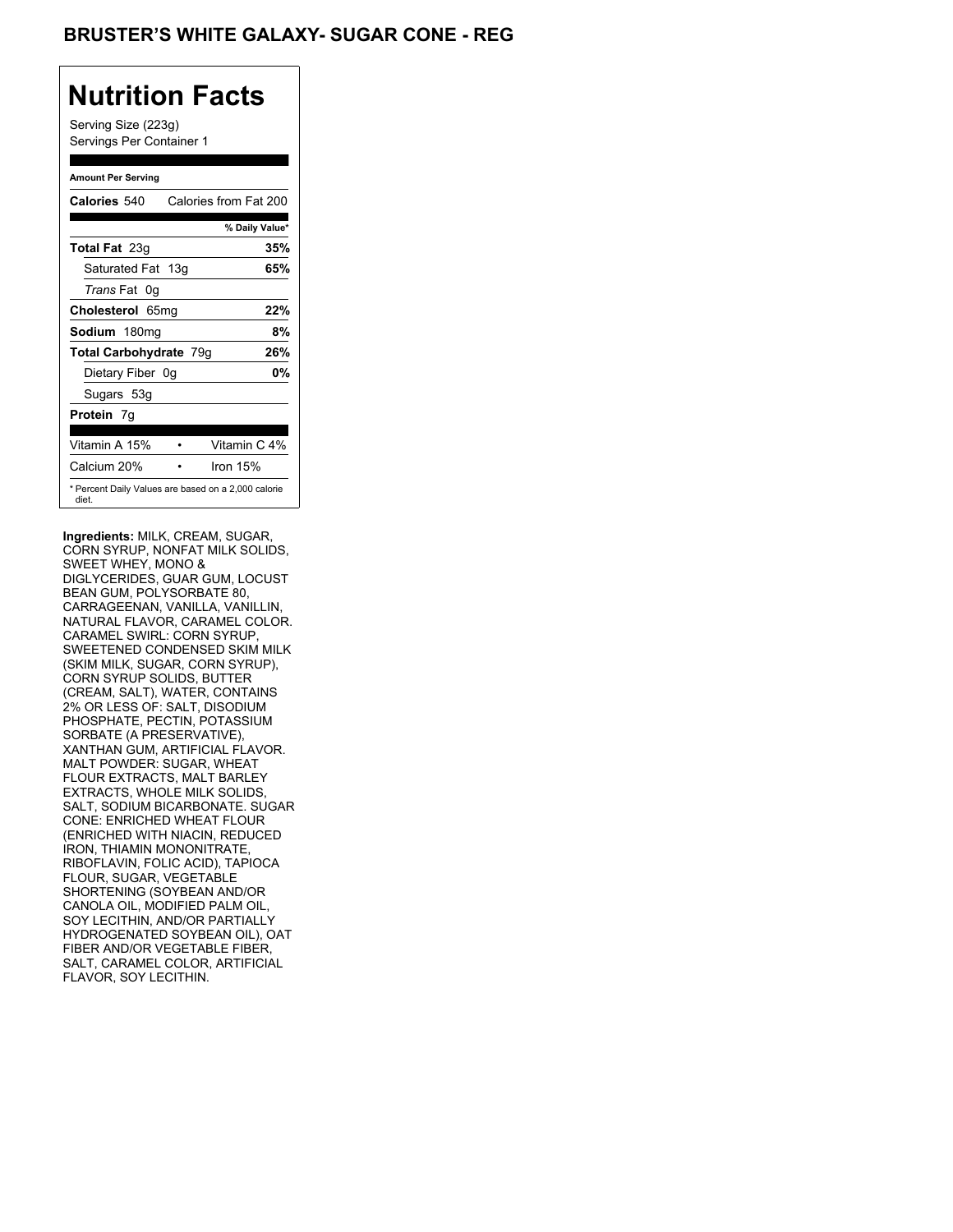## **BRUSTER'S WHITE GALAXY- SUGAR CONE - LG**

## **Nutrition Facts**

Serving Size (293g) Servings Per Container 1

#### **Amount Per Serving**

| Calories 710                                                 | Calories from Fat 270 |                |
|--------------------------------------------------------------|-----------------------|----------------|
|                                                              |                       | % Daily Value* |
| <b>Total Fat 30g</b>                                         |                       | 46%            |
| Saturated Fat 17g                                            |                       | 87%            |
| <i>Trans</i> Fat 0q                                          |                       |                |
| Cholesterol 85mg                                             |                       | 29%            |
| Sodium 240mg                                                 |                       | 10%            |
| Total Carbohydrate 101g                                      |                       | 34%            |
| Dietary Fiber 0g                                             |                       | 0%             |
| Sugars 69g                                                   |                       |                |
| <b>Protein</b> 9q                                            |                       |                |
| Vitamin A 20%                                                |                       | Vitamin C 6%   |
| Calcium 30%                                                  | Iron $15%$            |                |
| * Percent Daily Values are based on a 2,000 calorie<br>diet. |                       |                |

**Ingredients:** MILK, CREAM, SUGAR, CORN SYRUP, NONFAT MILK SOLIDS, SWEET WHEY, MONO & DIGLYCERIDES, GUAR GUM, LOCUST BEAN GUM, POLYSORBATE 80, CARRAGEENAN, VANILLA, VANILLIN, NATURAL FLAVOR, CARAMEL COLOR. CARAMEL SWIRL: CORN SYRUP, SWEETENED CONDENSED SKIM MILK (SKIM MILK, SUGAR, CORN SYRUP), CORN SYRUP SOLIDS, BUTTER (CREAM, SALT), WATER, CONTAINS 2% OR LESS OF: SALT, DISODIUM PHOSPHATE, PECTIN, POTASSIUM SORBATE (A PRESERVATIVE), XANTHAN GUM, ARTIFICIAL FLAVOR. MALT POWDER: SUGAR, WHEAT FLOUR EXTRACTS, MALT BARLEY EXTRACTS, WHOLE MILK SOLIDS, SALT, SODIUM BICARBONATE. SUGAR CONE: ENRICHED WHEAT FLOUR (ENRICHED WITH NIACIN, REDUCED IRON, THIAMIN MONONITRATE, RIBOFLAVIN, FOLIC ACID), TAPIOCA FLOUR, SUGAR, VEGETABLE SHORTENING (SOYBEAN AND/OR CANOLA OIL, MODIFIED PALM OIL, SOY LECITHIN, AND/OR PARTIALLY HYDROGENATED SOYBEAN OIL), OAT FIBER AND/OR VEGETABLE FIBER, SALT, CARAMEL COLOR, ARTIFICIAL FLAVOR, SOY LECITHIN.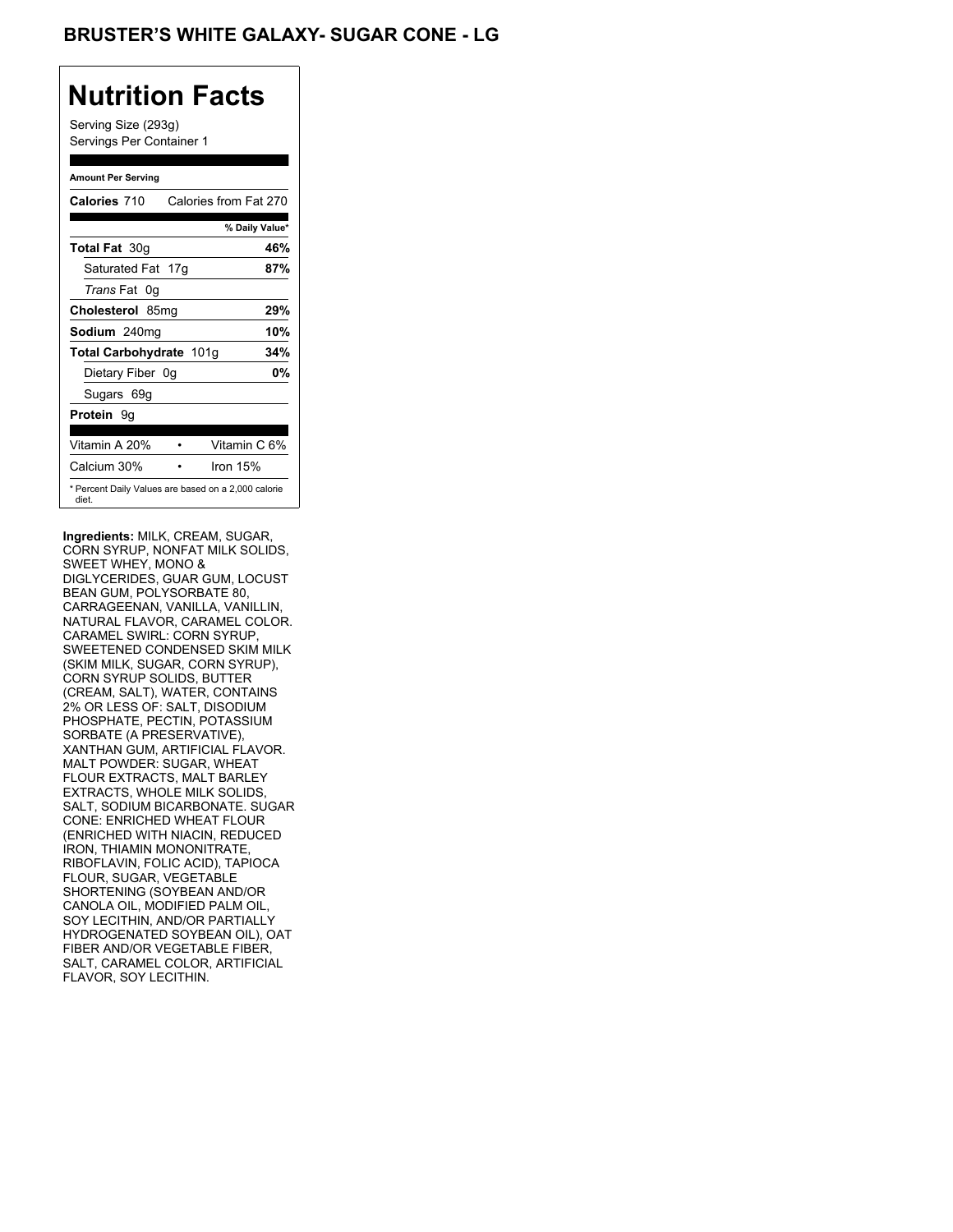## BRUSTER'S WHITE GALAXY- CAKE CONE - SM

## **Nutrition Facts**

Serving Size (146g) Servings Per Container 1

#### **Amount Per Serving**

| Calories 350                                                 | Calories from Fat 140 |     |
|--------------------------------------------------------------|-----------------------|-----|
|                                                              | % Daily Value*        |     |
| <b>Total Fat</b> 15g                                         |                       | 23% |
| Saturated Fat 9g                                             |                       | 44% |
| <i>Trans</i> Fat 0q                                          |                       |     |
| Cholesterol 45mg                                             |                       | 14% |
| Sodium 120mg                                                 |                       | 5%  |
| Total Carbohydrate 49g                                       |                       | 16% |
| Dietary Fiber 0g                                             |                       | 0%  |
| Sugars 33g                                                   |                       |     |
| <b>Protein</b> 5g                                            |                       |     |
| Vitamin A 10%                                                | Vitamin C 2%          |     |
| Calcium 15%                                                  | Iron $10%$            |     |
| * Percent Daily Values are based on a 2,000 calorie<br>diet. |                       |     |

**Ingredients:** MILK, CREAM, SUGAR, CORN SYRUP, NONFAT MILK SOLIDS, SWEET WHEY, MONO & DIGLYCERIDES, GUAR GUM, LOCUST BEAN GUM, POLYSORBATE 80, CARRAGEENAN, VANILLA, VANILLIN, NATURAL FLAVOR, CARAMEL COLOR. CARAMEL SWIRL: CORN SYRUP, SWEETENED CONDENSED SKIM MILK (SKIM MILK, SUGAR, CORN SYRUP), CORN SYRUP SOLIDS, BUTTER (CREAM, SALT), WATER, CONTAINS 2% OR LESS OF: SALT, DISODIUM PHOSPHATE, PECTIN, POTASSIUM SORBATE (A PRESERVATIVE), XANTHAN GUM, ARTIFICIAL FLAVOR. MALT POWDER: SUGAR, WHEAT FLOUR EXTRACTS, MALT BARLEY EXTRACTS, WHOLE MILK SOLIDS, SALT, SODIUM BICARBONATE. CAKE CONE: ENRICHED WHEAT FLOUR (ENRICHED WITH NIACIN, REDUCED IRON, THIAMIN MONONITRATE, RIBOFLAVIN, FOLIC ACID), TAPIOCA FLOUR, SUGAR, VEGETABLE OIL SHORTENING (SOYBEAN AND/OR CANOLA OIL, MODIFIED PALM OIL, SOY LECITHIN, AND/OR PARTIALLY HYDROGENATED SOYBEAN OIL), LEAVENING (SODIUM BICARBONATE, AMMONIUM BICARBONATE), SALT, NATURAL FLAVOR, ANNATTO (VEGETABLE COLOR).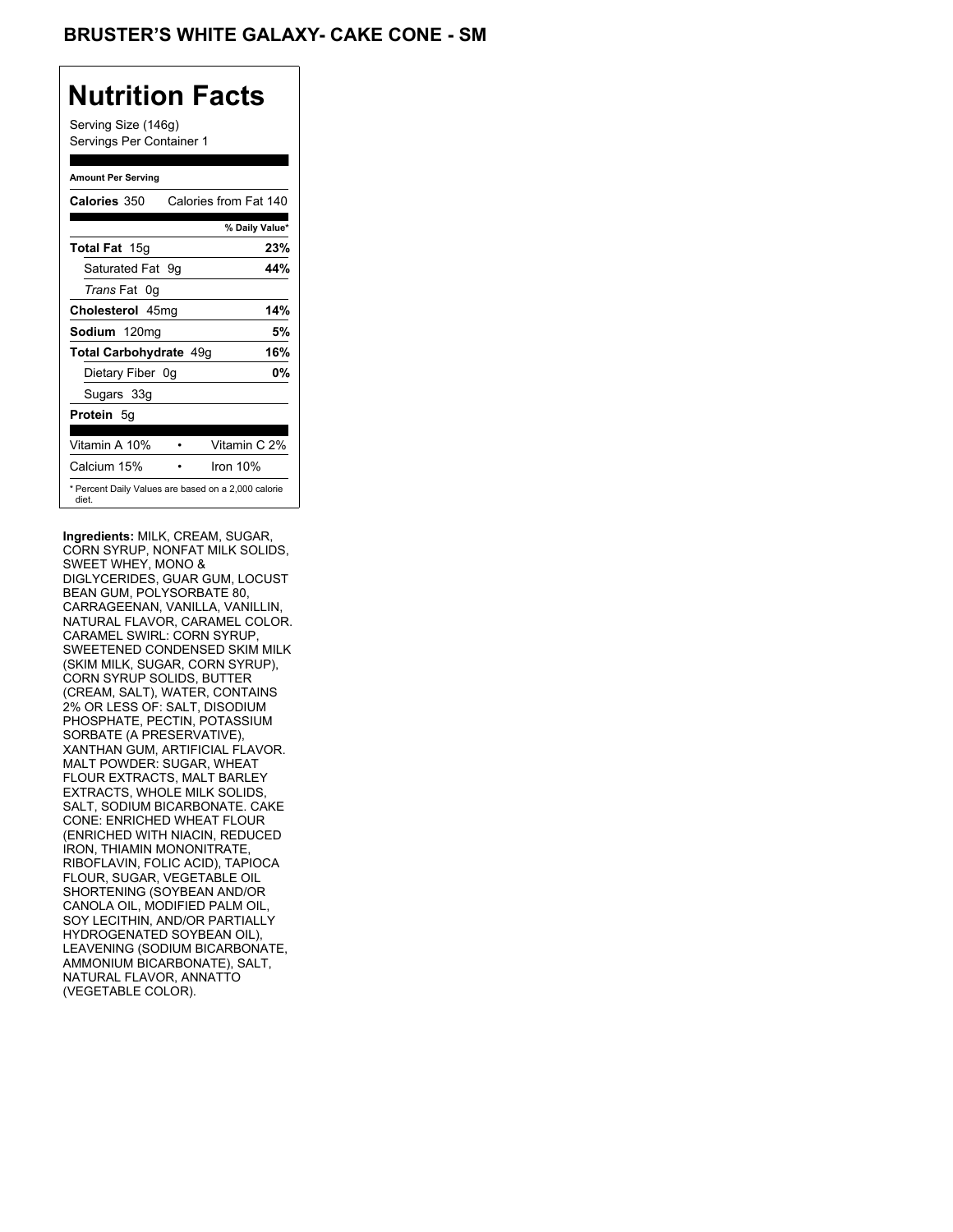## **BRUSTER'S WHITE GALAXY- CAKE CONE - REG**

## **Nutrition Facts**

Serving Size (216g) Servings Per Container 1

#### **Amount Per Serving**

| Calories 520                                                 | Calories from Fat 200 |     |
|--------------------------------------------------------------|-----------------------|-----|
|                                                              | % Daily Value*        |     |
| <b>Total Fat</b> 22g                                         |                       | 35% |
| Saturated Fat 13g                                            | 65%                   |     |
| <i>Trans</i> Fat 0q                                          |                       |     |
| Cholesterol 65mg                                             | 22%                   |     |
| Sodium 170mg                                                 |                       | 7%  |
| Total Carbohydrate 72g                                       | 24%                   |     |
| Dietary Fiber 0g                                             |                       | 0%  |
| Sugars 50g                                                   |                       |     |
| <b>Protein</b> 7q                                            |                       |     |
| Vitamin A 15%                                                | Vitamin C 4%          |     |
| Calcium 20%                                                  | Iron $15%$            |     |
| * Percent Daily Values are based on a 2,000 calorie<br>diet. |                       |     |

**Ingredients:** MILK, CREAM, SUGAR, CORN SYRUP, NONFAT MILK SOLIDS, SWEET WHEY, MONO & DIGLYCERIDES, GUAR GUM, LOCUST BEAN GUM, POLYSORBATE 80, CARRAGEENAN, VANILLA, VANILLIN, NATURAL FLAVOR, CARAMEL COLOR. CARAMEL SWIRL: CORN SYRUP, SWEETENED CONDENSED SKIM MILK (SKIM MILK, SUGAR, CORN SYRUP), CORN SYRUP SOLIDS, BUTTER (CREAM, SALT), WATER, CONTAINS 2% OR LESS OF: SALT, DISODIUM PHOSPHATE, PECTIN, POTASSIUM SORBATE (A PRESERVATIVE), XANTHAN GUM, ARTIFICIAL FLAVOR. MALT POWDER: SUGAR, WHEAT FLOUR EXTRACTS, MALT BARLEY EXTRACTS, WHOLE MILK SOLIDS, SALT, SODIUM BICARBONATE. CAKE CONE: ENRICHED WHEAT FLOUR (ENRICHED WITH NIACIN, REDUCED IRON, THIAMIN MONONITRATE, RIBOFLAVIN, FOLIC ACID), TAPIOCA FLOUR, SUGAR, VEGETABLE OIL SHORTENING (SOYBEAN AND/OR CANOLA OIL, MODIFIED PALM OIL, SOY LECITHIN, AND/OR PARTIALLY HYDROGENATED SOYBEAN OIL), LEAVENING (SODIUM BICARBONATE, AMMONIUM BICARBONATE), SALT, NATURAL FLAVOR, ANNATTO (VEGETABLE COLOR).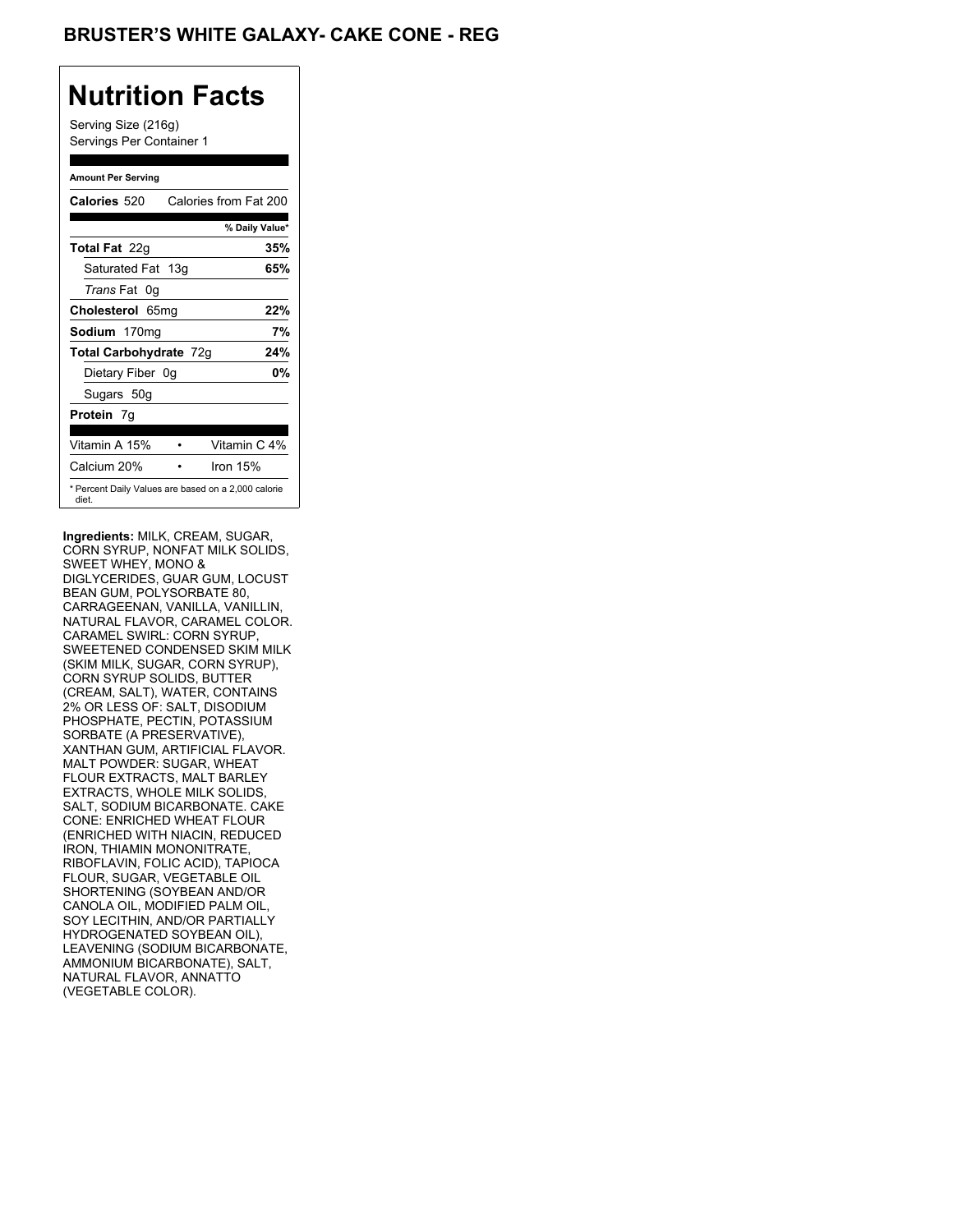## **BRUSTER'S WHITE GALAXY- CAKE CONE - LG**

## **Nutrition Facts**

Serving Size (286g) Servings Per Container 1

#### **Amount Per Serving**

| Calories 680                                                 | Calories from Fat 270 |     |
|--------------------------------------------------------------|-----------------------|-----|
|                                                              | % Daily Value*        |     |
| <b>Total Fat 30g</b>                                         |                       | 46% |
| Saturated Fat 17g                                            |                       | 87% |
| <i>Trans</i> Fat 0q                                          |                       |     |
| Cholesterol 85mg                                             |                       | 29% |
| Sodium 230mg                                                 |                       | 10% |
| Total Carbohydrate 94g                                       |                       | 31% |
| Dietary Fiber 0g                                             |                       | 0%  |
| Sugars 66g                                                   |                       |     |
| <b>Protein</b> 9q                                            |                       |     |
| Vitamin A 20%                                                | Vitamin C 6%          |     |
| Calcium 25%                                                  | Iron 15%              |     |
| * Percent Daily Values are based on a 2,000 calorie<br>diet. |                       |     |

**Ingredients:** MILK, CREAM, SUGAR, CORN SYRUP, NONFAT MILK SOLIDS, SWEET WHEY, MONO & DIGLYCERIDES, GUAR GUM, LOCUST BEAN GUM, POLYSORBATE 80, CARRAGEENAN, VANILLA, VANILLIN, NATURAL FLAVOR, CARAMEL COLOR. CARAMEL SWIRL: CORN SYRUP, SWEETENED CONDENSED SKIM MILK (SKIM MILK, SUGAR, CORN SYRUP), CORN SYRUP SOLIDS, BUTTER (CREAM, SALT), WATER, CONTAINS 2% OR LESS OF: SALT, DISODIUM PHOSPHATE, PECTIN, POTASSIUM SORBATE (A PRESERVATIVE), XANTHAN GUM, ARTIFICIAL FLAVOR. MALT POWDER: SUGAR, WHEAT FLOUR EXTRACTS, MALT BARLEY EXTRACTS, WHOLE MILK SOLIDS, SALT, SODIUM BICARBONATE. CAKE CONE: ENRICHED WHEAT FLOUR (ENRICHED WITH NIACIN, REDUCED IRON, THIAMIN MONONITRATE, RIBOFLAVIN, FOLIC ACID), TAPIOCA FLOUR, SUGAR, VEGETABLE OIL SHORTENING (SOYBEAN AND/OR CANOLA OIL, MODIFIED PALM OIL, SOY LECITHIN, AND/OR PARTIALLY HYDROGENATED SOYBEAN OIL), LEAVENING (SODIUM BICARBONATE, AMMONIUM BICARBONATE), SALT, NATURAL FLAVOR, ANNATTO (VEGETABLE COLOR).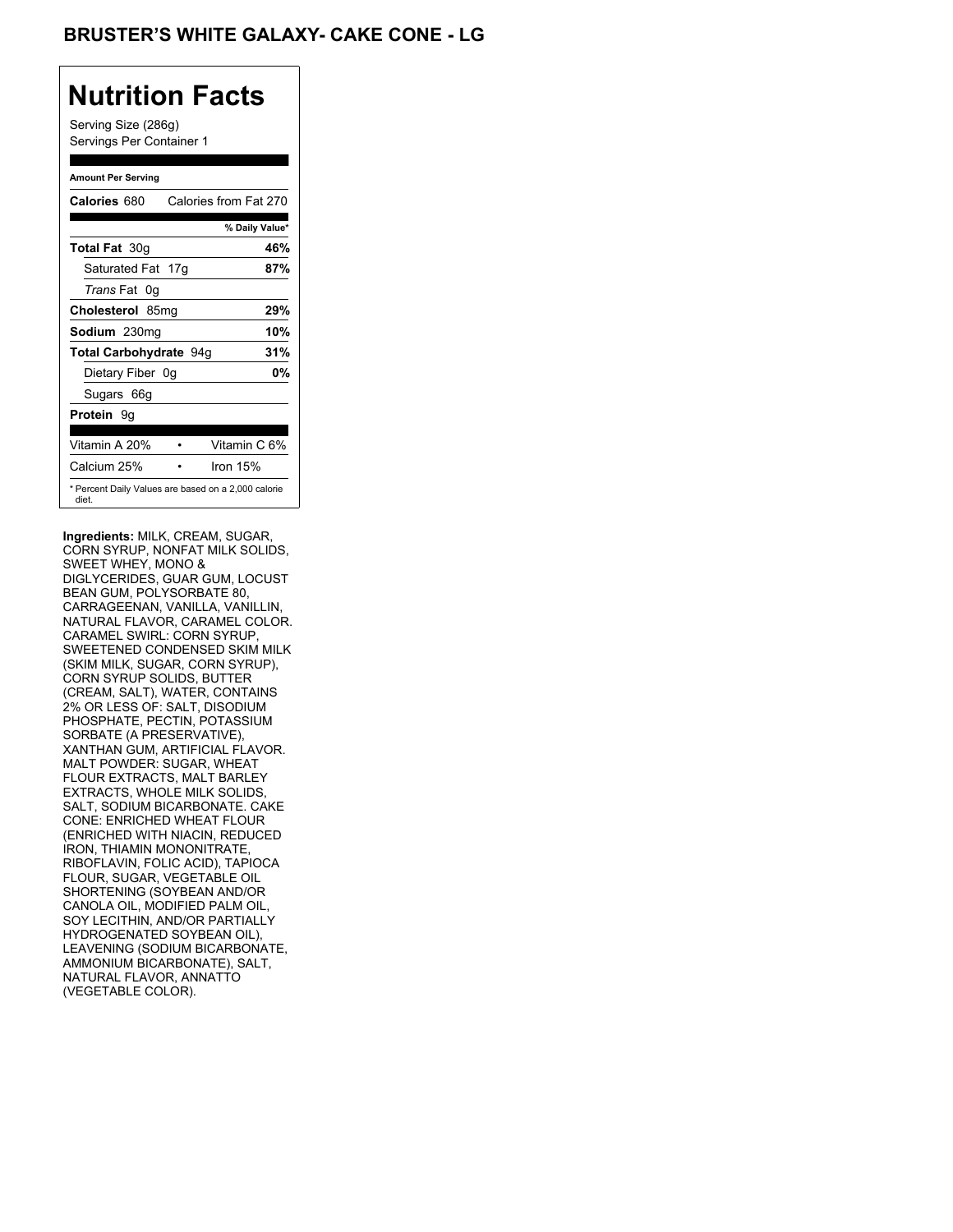Serving Size (170g) Servings Per Container 1

#### **Amount Per Serving**

| Calories 450                                                 |            | Calories from Fat 160 |
|--------------------------------------------------------------|------------|-----------------------|
|                                                              |            | % Daily Value*        |
| <b>Total Fat</b> 18g                                         |            | 28%                   |
| Saturated Fat 10g                                            |            | 48%                   |
| <i>Trans</i> Fat 0q                                          |            |                       |
| Cholesterol 50mg                                             |            | 17%                   |
| Sodium 110mg                                                 |            | 5%                    |
| Total Carbohydrate 67g                                       |            | 22%                   |
| Dietary Fiber 0g                                             |            | 0%                    |
| Sugars 43g                                                   |            |                       |
| <b>Protein</b> 6g                                            |            |                       |
| Vitamin A 10%                                                |            | Vitamin C 2%          |
| Calcium 15%                                                  | Iron $10%$ |                       |
| * Percent Daily Values are based on a 2,000 calorie<br>diet. |            |                       |

**Ingredients:** MILK, CREAM, SUGAR, CORN SYRUP, NONFAT MILK SOLIDS, SWEET WHEY, MONO & DIGLYCERIDES, GUAR GUM, LOCUST BEAN GUM, POLYSORBATE 80, CARRAGEENAN, VANILLA, VANILLIN, NATURAL FLAVOR, CARAMEL COLOR. CARAMEL SWIRL: CORN SYRUP, SWEETENED CONDENSED SKIM MILK (SKIM MILK, SUGAR, CORN SYRUP), CORN SYRUP SOLIDS, BUTTER (CREAM, SALT), WATER, CONTAINS 2% OR LESS OF: SALT, DISODIUM PHOSPHATE, PECTIN, POTASSIUM SORBATE (A PRESERVATIVE), XANTHAN GUM, ARTIFICIAL FLAVOR. MALT POWDER: SUGAR, WHEAT FLOUR EXTRACTS, MALT BARLEY EXTRACTS, WHOLE MILK SOLIDS, SALT, SODIUM BICARBONATE. WAFFLE CONE: ENRICHED BLEACHED WHEAT FLOUR (ENRICHED WITH NIACIN, REDUCED IRON, THIAMIN MONONITRATE, RIBOFLAVIN, FOLIC ACID), SUGAR, VEGETABLE SHORTENING (PARTIALLY HYDROGENATED SOYBEAN AND COTTONSEED OILS), WHOLE EGG, ARTIFICIAL FLAVOR (INCLUDING MALTODEXTRIN, MODIFIED CORNSTARCH, BUTTER, BUTTERMILK), DEXTROSE, SOY LECITHIN, ARTIFICIAL VANILLA FLAVOR.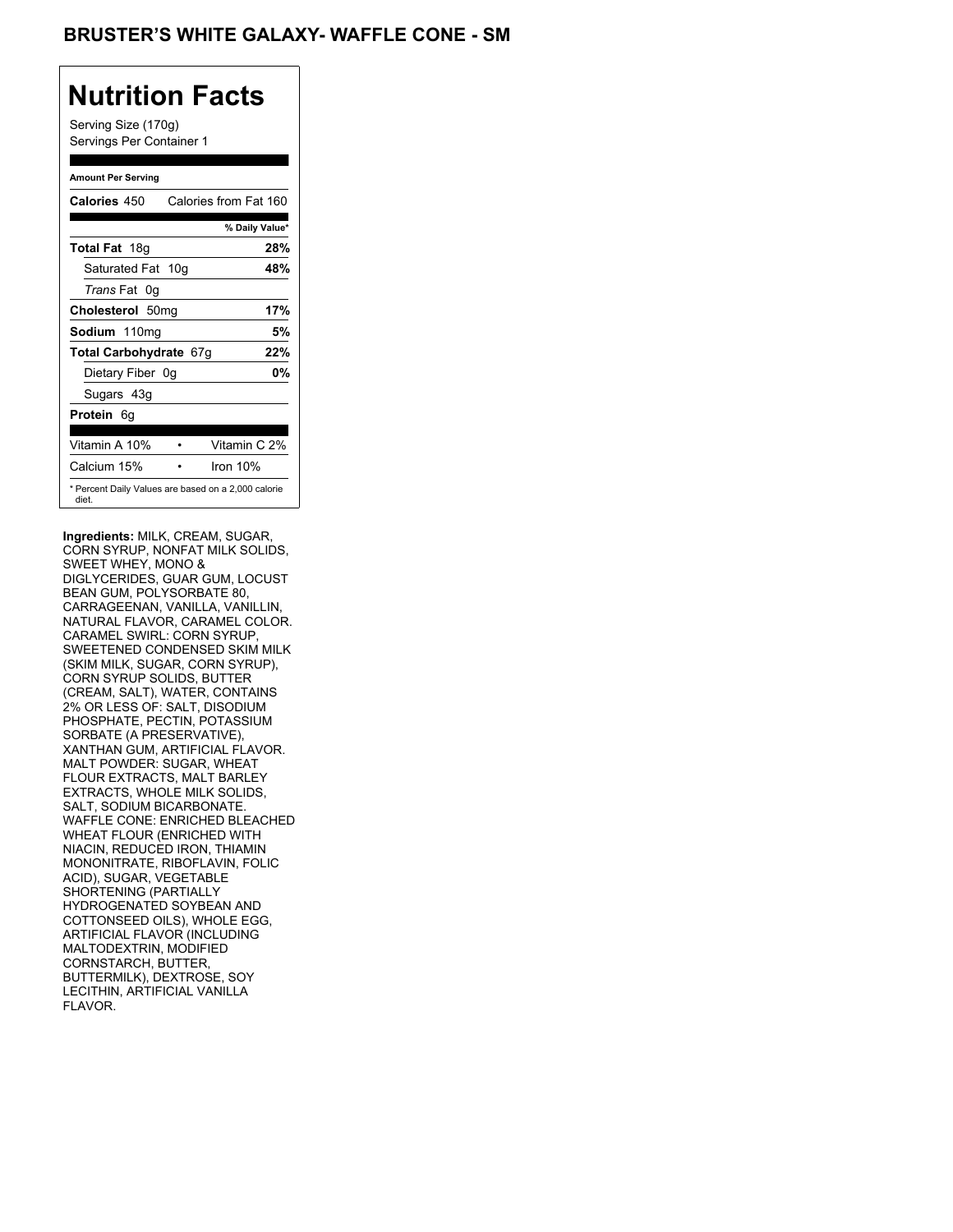## BRUSTER'S WHITE GALAXY- WAFFLE CONE - REG

# Nutrition Facts

Serving Size (240g) Servings Per Container 1

#### Amount Per Serving

| Calories 620                                                 | Calories from Fat 230 |
|--------------------------------------------------------------|-----------------------|
|                                                              | % Daily Value*        |
| Total Fat 25g                                                | 39%                   |
| Saturated Fat 14g                                            | 69%                   |
| Trans Fat 0q                                                 |                       |
| Cholesterol 75mg                                             | 24%                   |
| Sodium 160mg                                                 | 7%                    |
| Total Carbohydrate 90g                                       | 30%                   |
| Dietary Fiber 0g                                             | 0%                    |
| Sugars 60g                                                   |                       |
| Protein 8q                                                   |                       |
| Vitamin A 15%                                                | Vitamin C 4%          |
| Calcium 20%                                                  | Iron $15%$            |
| * Percent Daily Values are based on a 2,000 calorie<br>diet. |                       |

Ingredients: MILK, CREAM, SUGAR, CORN SYRUP, NONFAT MILK SOLIDS, SWEET WHEY, MONO & DIGLYCERIDES, GUAR GUM, LOCUST BEAN GUM, POLYSORBATE 80, CARRAGEENAN, VANILLA, VANILLIN, NATURAL FLAVOR, CARAMEL COLOR. CARAMEL SWIRL: CORN SYRUP, SWEETENED CONDENSED SKIM MILK (SKIM MILK, SUGAR, CORN SYRUP), CORN SYRUP SOLIDS, BUTTER (CREAM, SALT), WATER, CONTAINS 2% OR LESS OF: SALT, DISODIUM PHOSPHATE, PECTIN, POTASSIUM SORBATE (A PRESERVATIVE), XANTHAN GUM, ARTIFICIAL FLAVOR. MALT POWDER: SUGAR, WHEAT FLOUR EXTRACTS, MALT BARLEY EXTRACTS, WHOLE MILK SOLIDS, SALT, SODIUM BICARBONATE. WAFFLE CONE: ENRICHED BLEACHED WHEAT FLOUR (ENRICHED WITH NIACIN, REDUCED IRON, THIAMIN MONONITRATE, RIBOFLAVIN, FOLIC ACID), SUGAR, VEGETABLE SHORTENING (PARTIALLY HYDROGENATED SOYBEAN AND COTTONSEED OILS), WHOLE EGG, ARTIFICIAL FLAVOR (INCLUDING MALTODEXTRIN, MODIFIED CORNSTARCH, BUTTER, BUTTERMILK), DEXTROSE, SOY LECITHIN, ARTIFICIAL VANILLA FLAVOR.